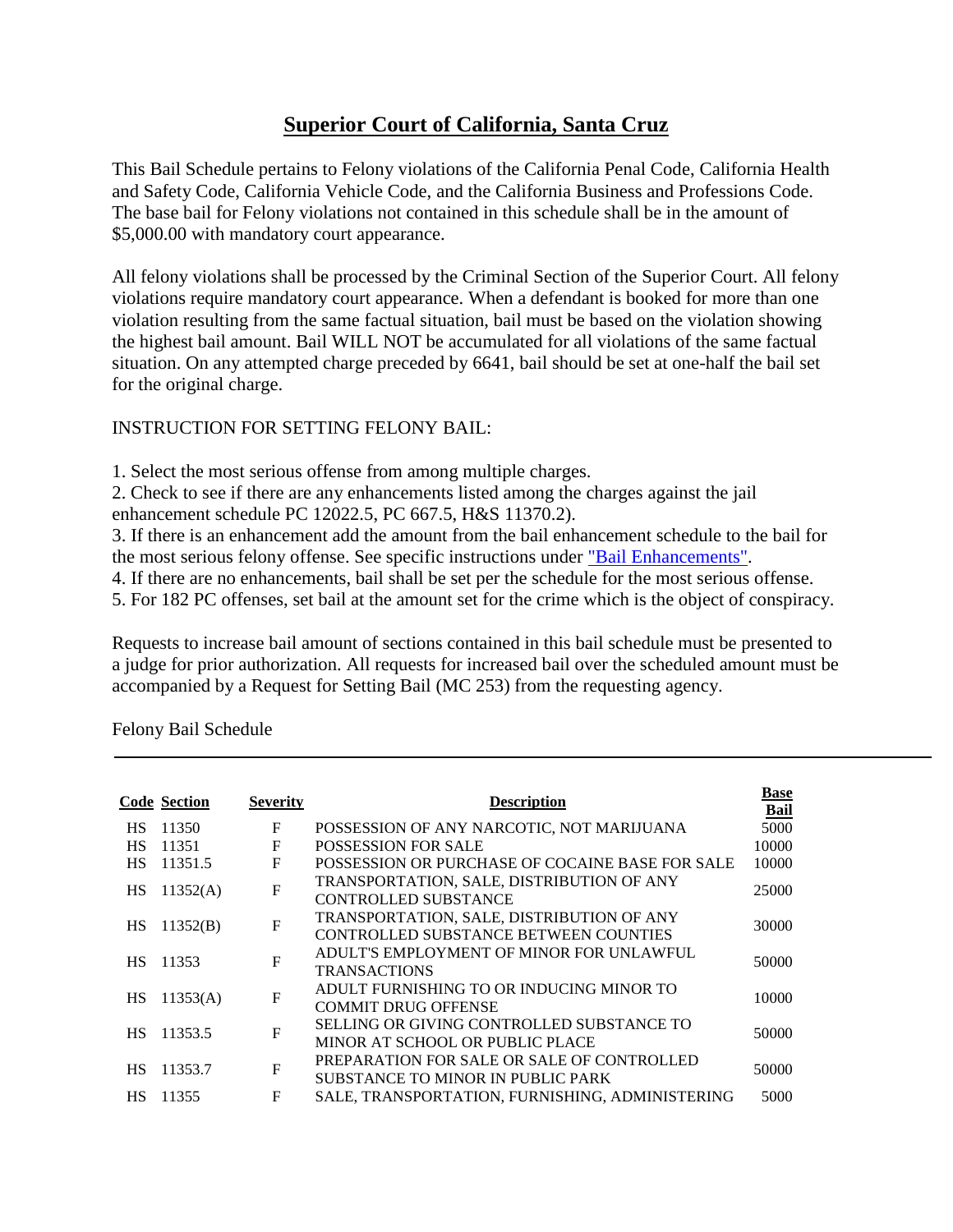|                  |             |                           | ANY SUBSTANCE IN LIEU OF NARCOTICS ETC.                                    |        |
|------------------|-------------|---------------------------|----------------------------------------------------------------------------|--------|
| HS               | 11356.5     | $\mathbf F$               | INDUCING OTHERS TO COMMIT CERTAIN NARCOTICS<br><b>OFFENSES</b>             | 50000  |
| HS               | 11357(A)    | $\boldsymbol{\mathrm{F}}$ | POSSESSION OF CONCENTRATED CANNABIS                                        | 1000   |
| <b>HS</b>        | 11358       | F                         | PLANTING, CULTIVATING MARIJUANA                                            | 2500   |
| HS               | 11359       | $\mathbf{F}$              | POSSESSION OF MARIJUANA FOR SALE                                           | 5000   |
|                  |             |                           | TRANSPORTATION, DISTRIBUTION, IMPORTATION OF                               |        |
| HS               | 11360       | $\mathbf{F}$              | <b>MARIJUANA</b>                                                           | 10000  |
|                  |             |                           | USING MINOR TO TRANSPORT, CARRY OR SELL                                    |        |
| HS               | 11361(A)    | $\mathbf F$               | <b>MARIJUANA</b>                                                           | 50000  |
|                  |             |                           | FURNISHING MINOR, 14 YRS OR OLDER, WITH                                    |        |
| HS               | 11361(B)    | F                         | <b>MARIJUANA</b>                                                           | 20000  |
| <b>HS</b>        | 11363       | F                         | PLANTING AND HARVESTING PEYOTE                                             | 5000   |
|                  |             |                           | MAINTENANCE OF LOCATION FOR UNLAWFUL DRUG                                  |        |
| <b>HS</b>        | 11366       | $\mathbf F$               | <b>ACTIVITIES</b>                                                          | 10000  |
|                  |             |                           | RENTING FOR STORAGE, MANUFACTURE OF                                        |        |
| HS               | 11366.5(A)  | F                         | CONTROLLED SUBSTANCE                                                       | 1000   |
|                  |             |                           | RENTING FORTIFIED ROOM FOR SALE OF CONTROLLED                              |        |
| HS               | 11366.5(B)  | $\mathbf F$               | <b>SUBSTANCE</b>                                                           | 10000  |
|                  |             |                           | USING FORTIFIED ROOM TO SELL CONTROLLED                                    |        |
| <b>HS</b>        | 11366.6     | $\mathbf{F}$              | <b>SUBSTANCE</b>                                                           | 10000  |
|                  |             | $\mathbf F$               | SALE OF CHEMICAL, DRUG LABORATORY APPARATUS,                               | 10000  |
| HS               | 11366.7     |                           | OR DEVICE FOR UNLAWFUL USE                                                 |        |
| HS               | 11368       | F                         | FORGING, ALTERING PRESCRIPTION                                             | 5000   |
| HS               | 11370(A)    | F                         | PRIOR NARCOTICS CONVICTION                                                 | 10000  |
| HS               | 11370(C)    | F                         | PRIOR NARCOTICS CONVICTION IN ANOTHER STATE                                | 10000  |
| HS               | 11370.1     | $\mathbf{F}$              | POSSESION OF CONTROLLED SUBSTANCE WHILE ARMED                              | 25000  |
|                  |             |                           | WITH A FIREARM                                                             |        |
| <b>HS</b>        | 11370.1     | $\mathbf F$               | POSSESSION OF SPECIFIED CONTROLLED SUBSTANCE                               | 50000  |
|                  |             |                           | WHILE IN POSSESSION OF LOADED FIREARM                                      |        |
| HS               | 11370.2     | F                         | PRIOR FELONY NARCOTIC CONVICTIONS                                          | 50000  |
| <b>HS</b>        | 11370.4     | $\mathbf{F}$              | LARGE QUANTITIES OF HEROIN, COCAINE, OR                                    | 100000 |
|                  |             |                           | METHAMPHETAMINE                                                            |        |
| HS               | 11377       | F                         | POSSESSION OF CONTROLLED SUBSTANCE                                         | 5000   |
| HS               | 11378       | $\mathbf F$               | POSSESSION OF CONTROLLED SUBSTANCE FOR SALE                                | 10000  |
| HS               | 11378.5     | $\mathbf F$               | POSSESSION OF PCP FOR SALE<br>SALE, TRANSPORTATION OF CONTROLLED SUBSTANCE | 25000  |
| HS               | 11379(A)    | $\mathbf F$               |                                                                            | 25000  |
| HS               | 11379(B)    | F                         | TRANSPORTATION OF CONTROLLED SUBSTANCE<br><b>BETWEEN COUNTIES</b>          | 50000  |
| HS               | 11379.5     | F                         | SALE, MANUFACTURE, DISTRIBUTION OF PCP                                     | 25000  |
| HS               | 11379.6     | F                         | MANUFACTURE OF METHAMPHETAMINE                                             | 50000  |
|                  |             |                           | EMPLOYMENT OF MINORS FOR UNLAWFUL                                          |        |
| <b>HS</b>        | 11380       | $\mathbf F$               | <b>TRANSACTIONS</b>                                                        | 50000  |
|                  |             |                           | POSSESSION WITH INTENT TO MANUFACTURE                                      |        |
| HS               | 11383       | F                         | METHAMPHETAMINE OR PCP                                                     | 25000  |
| ${\rm P}{\bf C}$ | 115         | F                         | ATTEMPT TO RECORD FALSE OR FORGED INSTRUMENT                               | 5000   |
| PC               | 118         | $\mathbf F$               | <b>PERJURY</b>                                                             | 5000   |
|                  |             |                           | POSSESSION/MANUFACTURE/SELL DANGEROUS                                      |        |
| PC               | 12020       | F                         | <b>WEAPON</b>                                                              | 5000   |
|                  | 12021(A)(1) |                           |                                                                            |        |
| PC               |             | F                         | POSSESSION OF FIREARM BY EX-FELON OR ADDICT                                | 25000  |
|                  | 12022(A)(1) |                           |                                                                            |        |
| <b>PC</b>        |             | F                         | COMMITTING OR ATTEMPTING FELONY WITH FIREARM                               | 25000  |
|                  | 12022(B)(1) |                           |                                                                            |        |
| PC               |             | F                         | USE OF DEADLY OR DANGEROUS WEAPON                                          | 20000  |
| <b>PC</b>        | 12022(C)    | F                         | PERSONALLY ARMED WITH A FIREARM IN COMMISSION                              | 50000  |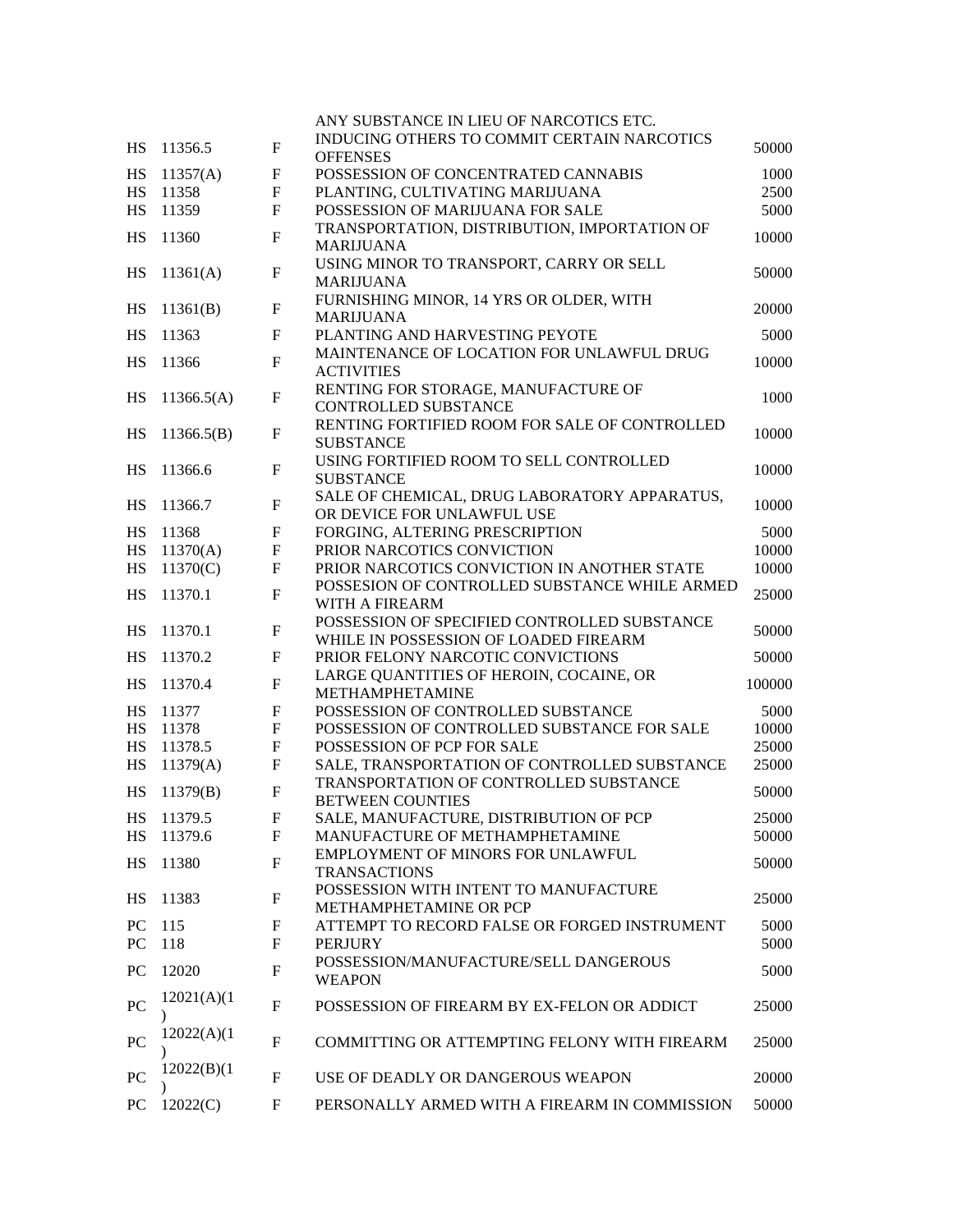|                  |                                         |                           | OF NARCOTIC TRAFFICKING OFFENSE                                                                        |             |
|------------------|-----------------------------------------|---------------------------|--------------------------------------------------------------------------------------------------------|-------------|
| <b>PC</b>        | 12022.1                                 | $\mathbf{F}$              | COMMISSION OF OFFENSE WHILE RELEASED ON BAIL OR<br>OWN RECGOGNIZANCE                                   | 25000       |
|                  |                                         |                           | USE OF METAL-PIERCING AMMUNITION; WEARING OF                                                           |             |
| <b>PC</b>        | 12022.2                                 | $\boldsymbol{\mathrm{F}}$ | <b>BODY VEST</b>                                                                                       | 35000       |
| <b>PC</b>        | 12022.3                                 | $\mathbf{F}$              | USE OF FIREARM OR DEADLY WEAPON IN SEXUAL<br><b>OFFENSE</b>                                            | 35000       |
| PC               | 12022.4                                 | F                         | SUPPLYING FIREARM FOR COMMISION OF FELONY                                                              | 20000       |
| PC               | 12022.5                                 | $\mathbf F$               | USE OF FIREARM, ASSAULT WEAPON, OR MACHINEGUN                                                          | 50000       |
| PC               | 12022.53(B                              | $\mathbf F$               | USE OF FIREARM IN SPECIFIED FELONY                                                                     | 100000      |
| PC               | 12022.53(C                              | $\boldsymbol{\mathrm{F}}$ | PERSONAL DISCHARGE OF FIREARM IN SPECIFIED<br><b>FELONY</b>                                            | 200000      |
| PC               | 12022.53 <sub>(D</sub>                  | F                         | PERSONAL DISCHARGE OF FIREARM IN SPECIFIED<br>FELONY WITH GREAT BODILY INJURY OR DEATH                 | 250000      |
| <b>PC</b>        | 12022.6                                 | F                         | TAKING, DAMAGING OR DESTROYING PROPERTY IN THE<br><b>COMMISSION OF A FELONY</b>                        | 50000       |
| <b>PC</b>        | 12022.7                                 | F                         | <b>INFLICTING GREAT BODILY INJURY</b>                                                                  | 50000       |
|                  |                                         |                           | <b>INFLICTING OR THREATENING BODILY INJURY IN</b>                                                      |             |
| <b>PC</b>        | 12022.8                                 | $\mathbf F$               | <b>SEXUAL OFFENSES</b>                                                                                 | 75000       |
| <b>PC</b>        | 12022.9                                 | $\mathbf F$               | INFLICTION OF INJURY CAUSING TERMINATION OF<br><b>PREGNANCY</b>                                        | 75000       |
| <b>PC</b>        | 1203(K)                                 | F                         | PROBATION INELIGIBLE, NEW SERIOUS OR VIOLENT<br>FELONY WHILE ON FELONY PROBATION                       | 50000       |
| <b>PC</b>        | 1203.066                                | F                         | PROBATION INELIGIBLE DUE TO FACTS OF CURRENT                                                           | 100000      |
| <b>PC</b>        | 1203.07(A)                              | F                         | SEX AND/OR PRIOR SEX OFFENSE CONVICTION<br>OVER 14.25 GRAMS OF A SUBSTANCE CONTAINING<br><b>HEROIN</b> | 25000       |
|                  | 1203.07(A)                              |                           |                                                                                                        |             |
| PC               | 1                                       | $\mathbf F$               | PROBATION INELIGIBLE QUANTITY OF HERION                                                                | 25000       |
| PC               | 1203.073(B)<br>$\overline{\phantom{1}}$ | F                         | PROBATION INELIGIBLE QUANTITY OF COCAINE                                                               | 25000       |
| PC               | 1203.073(B)<br>$2^{\circ}$              | $\mathbf F$               | OVER ONE OUNCE COCAINE OR METHAMPHETAMINE                                                              | 25000       |
| PС               | 12031                                   | F                         | CARRYING LOADED FIREARM, FELON, STOLEN FIREARM,<br><b>GANG MEMBER, PRIORS</b>                          | 25000       |
| <b>PC</b>        | 12034(B)                                | F                         | DRIVER OR OWNER OF VEHICLE PERMITTING OCCUPANT                                                         | 15000       |
|                  |                                         |                           | TO DISCHARGE FIREARM FROM VEHICLE                                                                      |             |
| <b>PC</b>        | 12034(C)                                | F                         | DISCHARGING FIREARM FROM A VEHICLE                                                                     | 50000       |
| PC               | 136.1(B)                                | F                         | PREVENTING OR DISSUADING A VICTIM OR WITNESS                                                           | 5000        |
| ${\rm P}{\bf C}$ | 136.1(C)                                | $\boldsymbol{\mathrm{F}}$ | PREVENTING OR DISSUADING FROM ATTENDING OR<br><b>GIVING TESTIMONY</b>                                  | 10000       |
| ${\rm P}{\bf C}$ | 148(D)                                  | F                         | REMOVING FIREARM FROM PUBLIC OR PEACE OFFICER                                                          | 10000       |
| PC               | 186.1                                   | $\mathbf{F}$              | <b>MONEY LAUNDERING</b>                                                                                | 25000       |
| PC               | 186.11                                  | F                         | MULTIPLE FELONIES INVOLVING FRAUD OR<br><b>EMBEZZLEMENT OF MORE THAN \$100,000</b>                     | 75000       |
| PC               | 186.22(A)                               | F                         | CRIMINAL STREET GANG ACTIVITY                                                                          | 25000       |
| PC               | 186.22(B)                               | $\mathbf F$               | PARTICIPATING IN CRIMINAL STREET GANG                                                                  | 25000       |
| PC               | 186.26                                  | $\boldsymbol{\mathrm{F}}$ | RECRUITING FOR CRIMINAL STREET GANG                                                                    | 25000       |
| PC               | 187                                     | F                         | <b>MURDER</b>                                                                                          | 750000      |
|                  |                                         |                           |                                                                                                        | NO.         |
| PC               | 187                                     | F                         | MURDER WHEN PENALTY IS EXECUTION                                                                       | <b>BAIL</b> |
| PC               | 191.5A                                  | F                         | <b>GROSS VEHICULAR MANSLAUGHTER WHILE</b>                                                              | 50000       |
|                  |                                         |                           | INTOXICATED AND DRIVING A MOTOR VEHICLE                                                                |             |
| PC               | 191.5B                                  | F                         | GROSS VEHICULAR MANSLAUGHTER WHILE<br>INTOXICATED WHEN OPERATING A VESSEL                              | 50000       |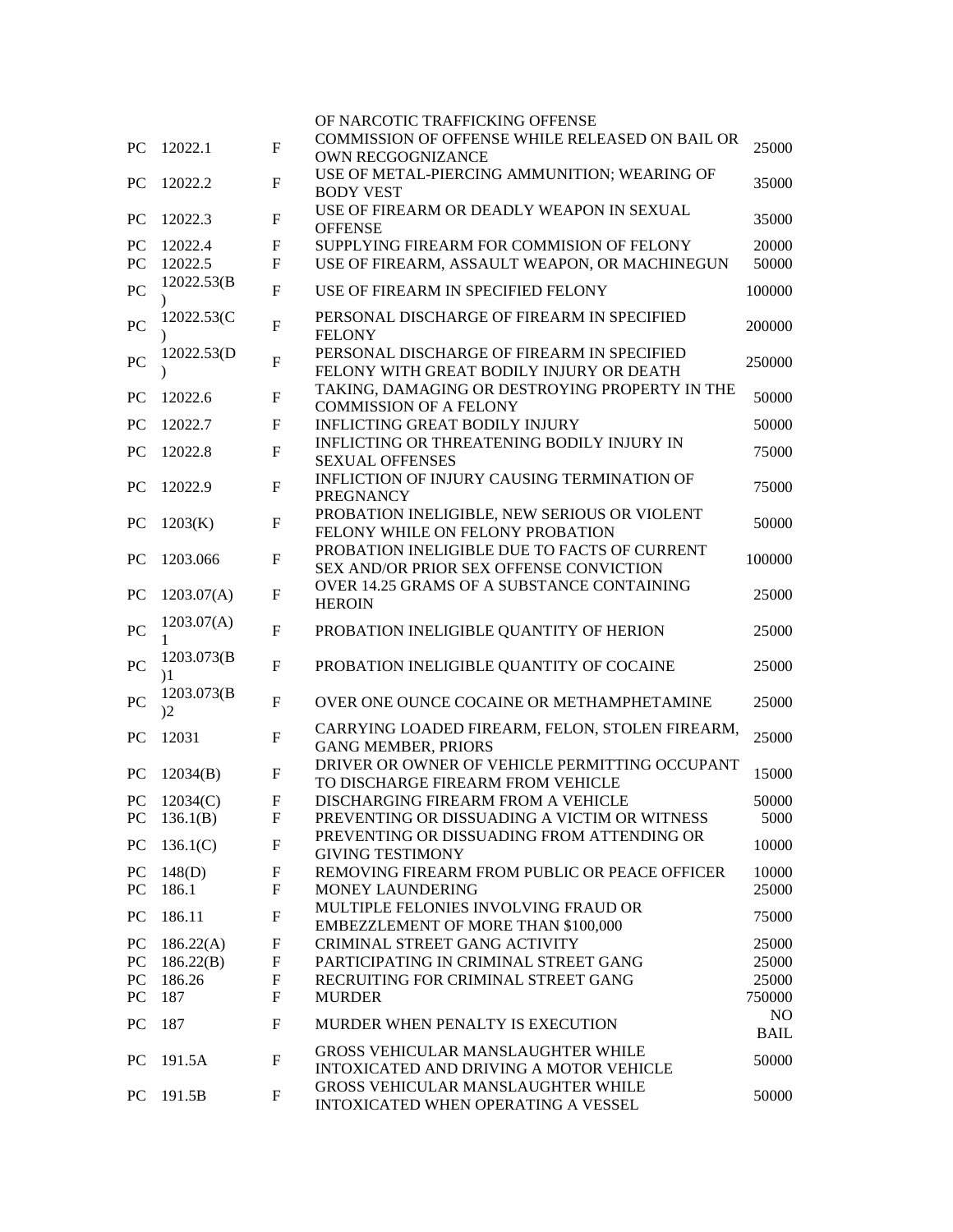| PC               | 192       | F                         | <b>MANSLAUGHTER</b>                              | 50000  |
|------------------|-----------|---------------------------|--------------------------------------------------|--------|
| PC               | 203       | $\boldsymbol{\mathrm{F}}$ | <b>MAYHEM</b>                                    | 25000  |
| PC               | 205       | F                         | <b>AGGRAVATED MAYHEM</b>                         | 200000 |
| ${\bf P}{\bf C}$ | 207       | F                         | <b>KIDNAPPING</b>                                | 25000  |
| PC               | 207       | $\mathbf{F}$              | KIDNAPPING TO DEPRIVE CUSTODY (PC 667.85)        | 50000  |
| PC               | 209(A)    | $\boldsymbol{\mathrm{F}}$ | KIDNAPPING FOR RANSOM OR EXTORTION               | 200000 |
| PC               | 209(B)    | $\boldsymbol{\mathrm{F}}$ | KIDNAPPING TO COMMIT SEX OFFENSE                 | 200000 |
| ${\rm P}{\bf C}$ | 211       | $\boldsymbol{\mathrm{F}}$ | ROBBERY, FIRST DEGREE                            | 50000  |
| PC               | 215(A)    | $\boldsymbol{\mathrm{F}}$ | CARJACKING                                       | 25000  |
| PC               | 220       | $\mathbf F$               | ASSAULT WITH ATTEMPT TO COMMIT RAPE              | 25000  |
| PC               | 236       | $\mathbf F$               | <b>FALSE IMPRISONMENT BY FORCE</b>               | 5000   |
| ${\rm P}{\bf C}$ | 243.4     | $\boldsymbol{\mathrm{F}}$ | <b>SEXUAL BATTERY</b>                            | 5000   |
| ${\rm P}{\bf C}$ | 243C      | $\boldsymbol{\mathrm{F}}$ | BATTERY ON POLICE OFFICER/OTHER SPECIFIED PERSON | 20000  |
| ${\rm P}{\bf C}$ | 243D      | $\mathbf{F}$              | <b>BATTERY ON PERSON</b>                         | 5000   |
| PC               | 244       | $\mathbf{F}$              | <b>ASSAULT WITH ACID</b>                         | 20000  |
|                  |           |                           |                                                  |        |
| PC               | 245(A)(1) | $\mathbf{F}$              | ASSAULT WITH A DEADLY WEAPON OR AGGRAVATED       | 25000  |
|                  |           |                           | <b>FORCE</b>                                     |        |
| <b>PC</b>        | 245(A)(2) | $\mathbf F$               | <b>ASSAULT WITH A FIREARM</b>                    | 25000  |
| <b>PC</b>        | 245(B)    | $\mathbf{F}$              | ASSAULT ON A PEACE OFFICER WITH A DEADLY         | 25000  |
|                  |           |                           | WEAPON OR AGGRAVATED FORCE                       |        |
| <b>PC</b>        | 245(C)    | $\mathbf{F}$              | ASSAULT ON A PEACE OFFICER WITH A DEADLY         | 25000  |
|                  |           |                           | WEAPON OTHER THAN A FIREARM                      |        |
| <b>PC</b>        | 245.2     | $\mathbf{F}$              | ASSAULT ON A PUBLIC TRANSIT EMPLOYEE WITH A      | 10000  |
|                  |           |                           | DEADLY WEAPON OR AGGRAVATED FORCE                |        |
| PC               | 246       | $\mathbf{F}$              | DISCHARGE OF FIREARMS AT INHABITED DWELLING OR   | 50000  |
|                  |           |                           | <b>VEHICLE</b>                                   |        |
|                  |           |                           | DISCHARGE OF FIREARMS AT INHABITED DWELLING OR   |        |
| <b>PC</b>        | 246       | $\mathbf F$               | <b>VEHICLE</b>                                   | 50000  |
| PC               | 261       | $\mathbf F$               | <b>RAPE</b>                                      | 50000  |
| PC               | 261.5     | F                         | <b>STATUTORY RAPE</b>                            | 5000   |
|                  |           |                           | PROCURING CHILD UNDER 16 FOR LEWD OR LASCIVIOUS  |        |
| PC               | 266J      | $\mathbf{F}$              | <b>ACTS</b>                                      | 50000  |
| PC               | 273.5     | $\mathbf F$               | CORPORAL INJURY TO SPOUSE/COHABITANT             | 25000  |
|                  |           |                           | CORPORAL INJURY TO SPOUSE/COHABITANT WITH        |        |
| <b>PC</b>        | 273.5(E)  | $\mathbf F$               | PRIOR CONVICTION                                 | 25000  |
| <b>PC</b>        | 273A      | F                         | <b>ABUSING A CHILD</b>                           | 5000   |
| PC               | 273D      | $\boldsymbol{\mathrm{F}}$ | INFLICTION OF CORPORAL INJURY UPON CHILD         | 5000   |
| PC               | 285       | $\mathbf{F}$              | <b>INCEST</b>                                    | 20000  |
| PC               | 286(A)    | F                         | <b>SODOMY</b>                                    | 50000  |
|                  |           |                           | SODOMY WITH PERSON UNDER 14 AND 10 YEARS         |        |
| PC               | 286(C)    | F                         |                                                  | 50000  |
|                  |           |                           | <b>YOUNGER</b>                                   |        |
| PC               | 286(D)    | F                         | SODOMY IN CONCERT                                | 50000  |
| PC               | 286(F)    | $\mathbf F$               | SODOMY WITH UNCONSCIOUS PERSON                   | 50000  |
| PC               | 286(G)    | $\mathbf{F}$              | SODOMY WITH PERSON UNABLE TO GIVE LEGAL          | 50000  |
|                  |           |                           | <b>CONSENT</b>                                   |        |
| PC               | 286(I)    | $\mathbf F$               | SODOMY WITH PERSON UNDER THE INFLUENCE OF ANY    | 50000  |
|                  |           |                           | CONTROLLED SUBSTANCE                             |        |
| PC               | 286(J)    | F                         | SODOMY WITH PERSON USING PRETENSE THAT VICTIM    | 50000  |
|                  |           |                           | <b>IS SPOUSE</b>                                 |        |
|                  |           | F                         | SODOMY WITH PERSON UNDER THREAT OF AUTHORITY     | 30000  |
| PC               | 286(K)    |                           | AS PUBLIC OFFICIAL                               |        |
| <b>PC</b>        | 286A(D)   | F                         | ORAL COPULATION IN CONCERT                       | 30000  |
| PC               | 288       | $\mathbf F$               | <b>CHILD MOLESTATION</b>                         | 50000  |
| PC               | 288(A)    | F                         | CHILD MOLESTATION UNDER THE AGE OF 14            | 50000  |
|                  |           |                           | CHILD MOLESTATION, USE OF FORCE, VIOLENCE,       |        |
| PC               | 288(B)    | $\mathbf{F}$              | DURESS MENANCE, OR FEAR OF IMMEDIATE BODILY      | 100000 |
|                  |           |                           |                                                  |        |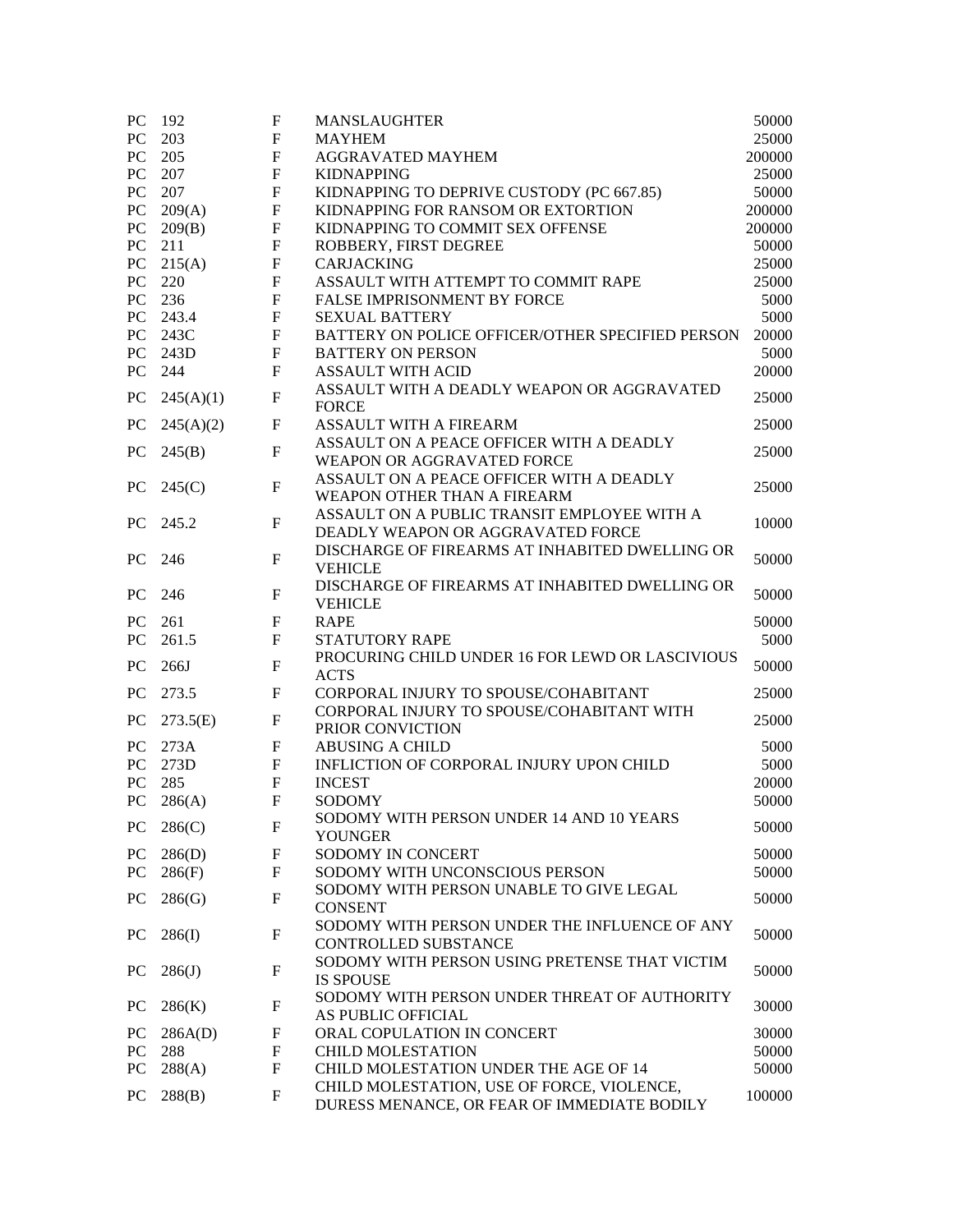|                  |                  |                           | <b>INJURY</b>                                                      |        |
|------------------|------------------|---------------------------|--------------------------------------------------------------------|--------|
|                  |                  |                           | CHILD MOLESTATION, 14 OR 15 YEARS AND DEFENDANT                    |        |
| <b>PC</b>        | 288(C)           | $\overline{F}$            | IS AT LEAST 10 YEARS OLDER                                         | 50000  |
|                  |                  |                           | DISTRIBUTION OR EXHIBITION OF LEWD MATERIAL TO                     |        |
| <b>PC</b>        | 288.2            | $\mathbf{F}$              | <b>MINOR</b>                                                       | 20000  |
|                  |                  |                           | ENGAGING IN 3 OR MORE ACTS OF SUBSTANTIAL                          |        |
| <b>PC</b>        | 288.5(A)         | $\mathbf F$               | SEXUAL CONDUCT WITH CHILD UNDER AGE 14                             | 100000 |
| PC               | 288A             | F                         | <b>ORAL COPULATION</b>                                             | 25000  |
| <b>PC</b>        |                  | F                         | ORAL COPULATION WITH PERSON UNDER 14 AND 10 YRS                    | 35000  |
|                  | 288A(C)          |                           | <b>YOUNGER</b>                                                     |        |
| <b>PC</b>        | 288A(F)          | F                         | ORAL COPULATION WITH UNCONSCIOUS PERSON                            | 35000  |
| <b>PC</b>        | 288A(G)          | F                         | ORAL COPULATION WITH PERSON UNABLE TO GIVE                         | 35000  |
|                  |                  |                           | <b>LEGAL CONSENT</b>                                               |        |
| <b>PC</b>        | 288A(I)          | $\mathbf F$               | ORAL COPULATION WITH PERSON UNDER THE                              | 25000  |
|                  |                  |                           | INFLUENCE OF ANY CONTROLLED SUBSTANCE                              |        |
| <b>PC</b>        | 288A(J)          | $\mathbf F$               | ORAL COPULATION WITH VICTIM USING PRETENSE                         | 25000  |
|                  |                  |                           | THAT VICTIM IS SPOUSE                                              |        |
| <b>PC</b>        | 288A(K)          | F                         | ORAL COPULATION WITH PERSON UNDER THREAT OF                        | 25000  |
|                  |                  |                           | AUTHORITY AS PUBLIC OFFICIAL                                       |        |
| PC               | 289              | $\boldsymbol{\mathrm{F}}$ | PENETRATION BY FOREIGN OBJECT                                      | 50000  |
| PC               | 290              | F                         | VIOLATION OF SEX OFFENDER REGISTRATION                             | 10000  |
|                  |                  |                           | <b>REQUIREMENTS</b>                                                | 10000  |
| <b>PC</b><br>PC  | 368<br>368(B)(2) | F<br>F                    | ELDER OR DEPENDENT ADULT ABUSE<br>ELDER ABUSE, GREAT BODILY INJURY | 50000  |
| ${\rm P}{\bf C}$ | 368(B)(3)        | F                         | ELDER ABUSE, DEATH                                                 | 50000  |
| PC               | 399              | $\mathbf{F}$              | ALLOWING VICIOUS ANIMALS AT LARGE                                  | 5000   |
|                  |                  |                           | THREATS TO COMMIT CRIME RESULTING IN DEATH OR                      |        |
| <b>PC</b>        | 422              | $\mathbf F$               | <b>GREAT BODILY INJURY</b>                                         | 10000  |
| <b>PC</b>        | 451              | F                         | <b>ARSON</b>                                                       | 25000  |
|                  |                  |                           | ARSON OF INHABITED STRUCTURE OR INHABITED                          |        |
| PC               | 451(B)           | $\mathbf F$               | <b>PROPERTY</b>                                                    | 50000  |
| PC               | 452              | F                         | UNLAWFULLY CAUSING A FIRE                                          | 5000   |
|                  |                  |                           | POSSESSION/MANUFACTURE OF COMBUSTIBLE OR                           |        |
| <b>PC</b>        | 453              | F                         | EXPLOSIVE MATERIAL OR FIRE BOMB                                    | 5000   |
| <b>PC</b>        | 4530             | $\mathbf F$               | ESCAPE FROM STATE PRISON, USE OF VIOLENCE                          | 100000 |
| PC               | 4532             | F                         | ESCAPE FROM COUNTY JAIL, ROAD CAMP, OR CITY JAIL                   | 25000  |
| PC               | 455              | F                         | <b>ATTEMPTED ARSON</b>                                             | 10000  |
| PC               | 4573             | $\mathbf F$               | BRING DRUGS/PARAPHERNALIA TO JAIL OR PRISON                        | 25000  |
| PC               | 459              | F                         | <b>BURGLARY, FIRST DEGREE</b>                                      | 25000  |
| PC               | 459              | F                         | BURGLARY, SECOND DEGREE                                            | 5000   |
| PC               | 470              | $\mathbf F$               | <b>FORGERY</b>                                                     | 5000   |
| PC               | 475              | $\mathbf F$               | POSSESSING OR RECEIVING FORGED PAPER; POSSESSING                   | 10000  |
|                  |                  |                           | BLANK OR COMPLETED CHECK OR ORDER                                  |        |
| PC               | 476              | F                         | MAKING, PASSING OR UTTERING FICTITIOUS BILL, NOTE,                 | 5000   |
|                  |                  |                           | OR CHECK                                                           |        |
| PC               | 476(A)           | F                         | INSUFFICIENT FUNDS CHECK, DRAFT OR ORDER                           | 5000   |
| PC               | 484B             | $\mathbf F$               | DIVERSION OF CONSTRUCTION FUNDS                                    | 5000   |
| PC               | 487(A)           | F                         | GRAND THEFT, MERCHANDISE                                           | 10000  |
| PC               | 487(B)           | F                         | <b>GRAND THEFT, CROPS</b>                                          | 10000  |
| ${\rm P}{\bf C}$ | 487(C)           | F                         | <b>GRAND THEFT, PERSON</b>                                         | 10000  |
| PC               | 487(D)           | $\mathbf F$               | <b>GRAND THEFT, AUTO</b>                                           | 10000  |
| PC               | 496              | $\mathbf F$               | RECEIVING STOLEN PROPERTY                                          | 5000   |
| PC               | 503              | F                         | <b>EMBEZZLEMENT</b>                                                | 10000  |
| PC               | 518              | F                         | <b>EXTORTION</b>                                                   | 10000  |
| PC               | 530.5            | F                         | <b>IDENTITY THEFT</b>                                              | 10000  |
| PC               | 532              | $\boldsymbol{\mathrm{F}}$ | THEFT BY FALSE PRETENSES                                           | 10000  |